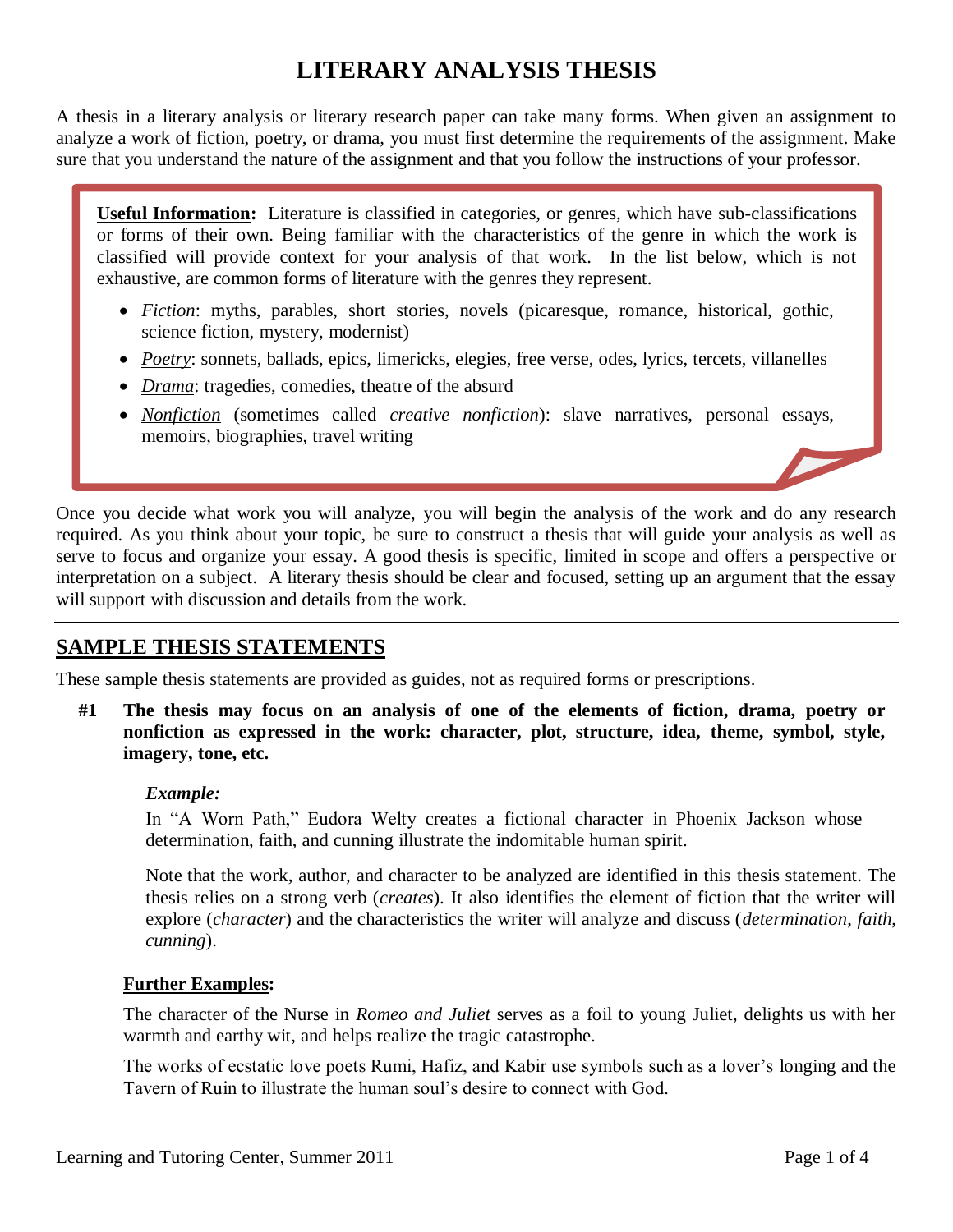## **#2 The thesis may focus on illustrating how a work reflects the particular genre's forms, the characteristics of a philosophy of literature, or the ideas of a particular school of thought.**

## *Example:*

"The Third and Final Continent" exhibits characteristics recurrent in writings by immigrants: tradition, adaptation, and identity.

Note how the thesis statement classifies the form of the work (*writings by immigrants*) and identifies the characteristics of that form of writing (*tradition, adaptation, and identity*) that the essay will discuss.

## **Further examples:**

Samuel Beckett's *Endgame* reflects characteristics of Theatre of the Absurd in its minimalist stage setting, its seemingly meaningless dialogue, and its apocalyptic or nihilist vision.

A close look at many details in "The Story of an Hour" reveals how language, institutions, and expected demeanor suppress the natural desires and aspirations of women.

## **#3 The thesis may draw parallels between some element in the work and real-life situations or subject matter: historical events, the author's life, medical diagnoses, etc.**

## *Example:*

In Willa Cather's short story, "Paul's Case," Paul exhibits suicidal behavior that a caring adult might have recognized and remedied had that adult had the scientific knowledge we have today.

This thesis suggests that the essay will identify characteristics of suicide that Paul exhibits in the story. The writer will have to research medical and psychology texts to determine the typical characteristics of suicidal behavior and to illustrate how Paul's behavior mirrors those characteristics.

#### **Further Examples:**

Through the experience of one man, the *Narrative of the Life of Frederick Douglass, An American Slave*, accurately depicts the historical record of slave life in its descriptions of the often brutal and quixotic relationship between master and slave and of the fragmentation of slave families.

In "I Stand Here Ironing," one can draw parallels between the narrator's situation and the author's life experiences as a mother, writer, and feminist.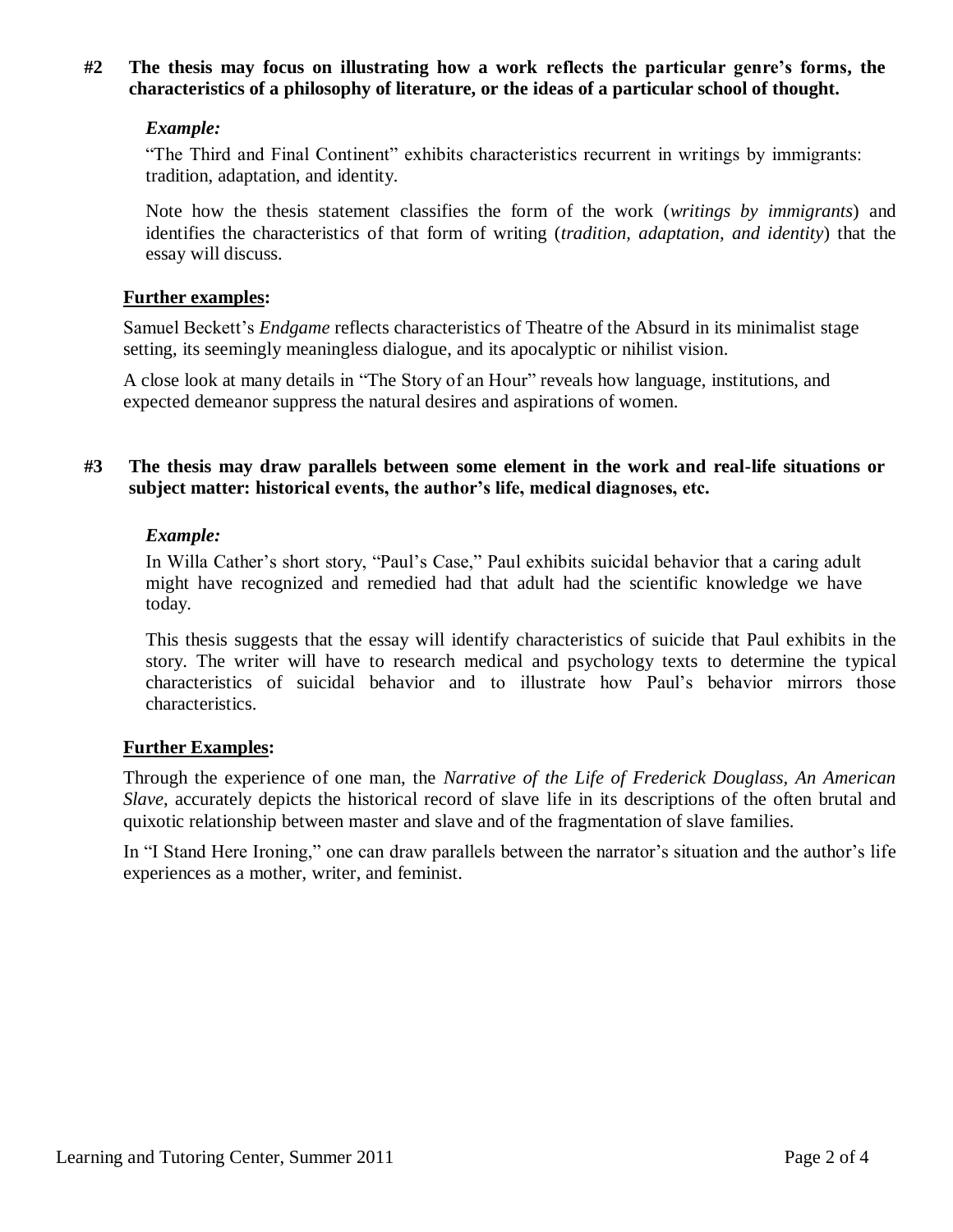# **SAMPLE PATTERNS FOR THESES ON LITERARY WORKS**

1. In *(title of work)*, *(author) (illustrates, shows) (aspect) (adjective).*

*Example:* In "Barn Burning," William Faulkner shows the characters Sardie and Abner Snopes struggling for their identity.

2. In *(title of work)*, *(author)* uses *(one aspect)* to *(define, strengthen, illustrate)* the *(element of work).*

*Example:* In "Youth," Joseph Conrad uses foreshadowing to strengthen the plot.

3. In *(title of work)*, *(author)* uses *(an important part of work)* as a unifying device for *(one element), (another element),* and *(another element).* **NOTE:** The number of elements can vary from one to four.

*Example:* In "Youth," Joseph Conrad uses the sea as a unifying device for setting, structure and theme.

4. *(Author)* develops the character of *(character's name)* in *(literary work)* through what he/she does, what he/she says, what other people say to or about him/her.

*Example:* Langston Hughes develops the character of Semple in "Ways and Means"...

5. In *(title of work)*, *(author)* uses *(literary device)* to *(accomplish, develop, illustrate, strengthen) (element of work).*

*Example:* In "The Masque of the Red Death," Poe uses the symbolism of the stranger, the clock, and the seventh room to develop the theme of death.

6. *(Author) (shows, develops, illustrates)* the theme of *\_\_\_\_\_\_\_\_\_\_* in the *(play, poem, story)*.

*Example:* Flannery O'Connor illustrates the theme of the effect of the selfishness of the grandmother upon the family in "A Good Man is Hard to Find."

7. *(Author)* develops his character(s) in *(title of work)* through his/her use of language.

*Example:* John Updike develops his characters in "A & P" through his use of figurative language.